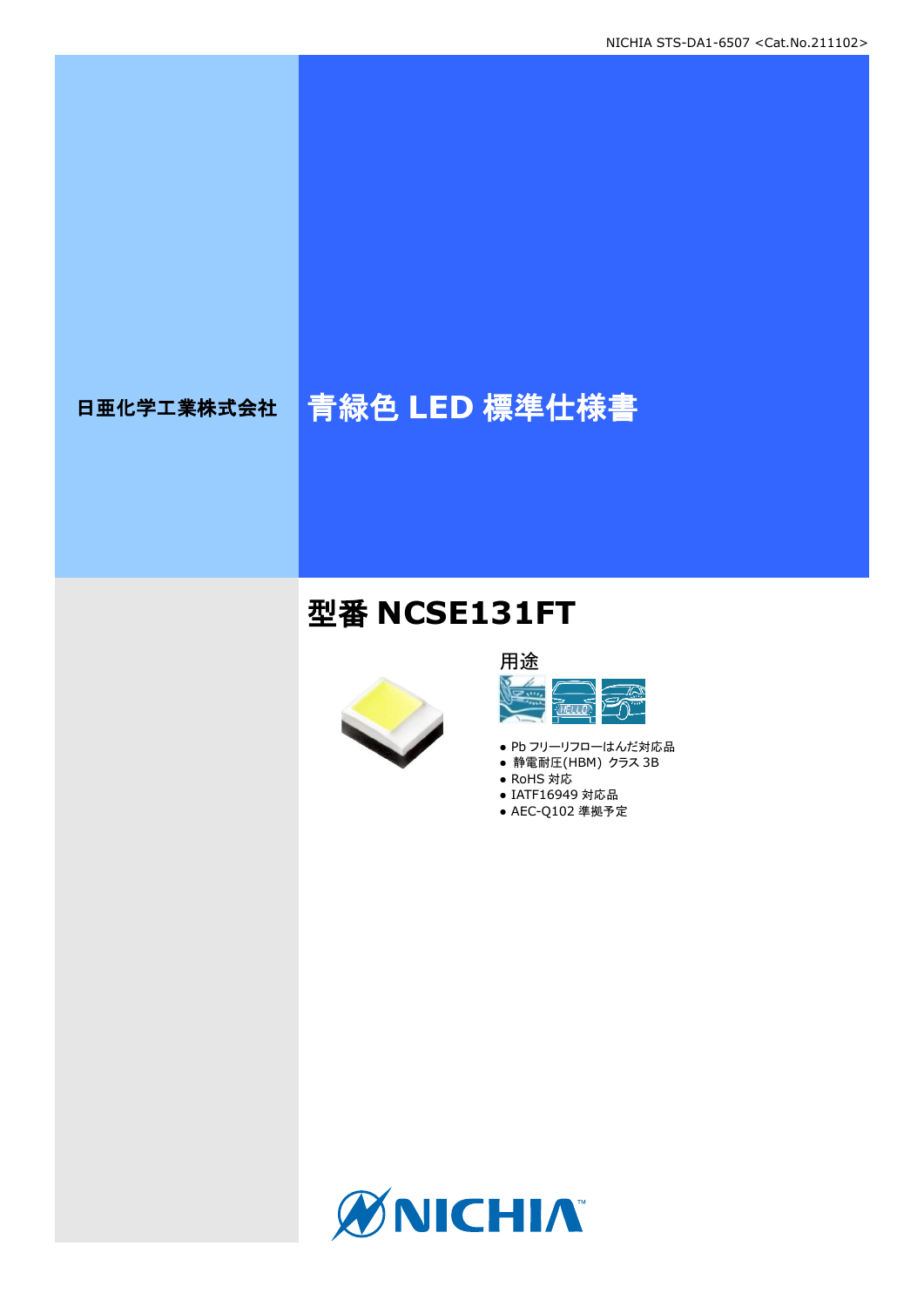### 規格

### (1) 絶対最大定格

| 項目        | 記号                 | 最大定格           | 単位 |
|-----------|--------------------|----------------|----|
| 順電流       | IF                 | 1500           | mA |
| パルス順電流    | $I_{FP}$           | 3000           | mA |
| 静電耐圧(HBM) | <b>VESD</b>        | 8              | kV |
| 逆方向許容電流   | $I_{R}$            | 85             | mA |
| 許容損失      | $P_D$              | 6.93           | W  |
| 動作温度      | $T_{\mathsf{opr}}$ | $-40 \sim 125$ | °C |
| 保存温度      | $T_{sta}$          | $-40 \sim 125$ | °C |
| ジャンクション温度 | Tı                 | 150            | °C |

\* TJ=25°C での値です。

\* 静電耐圧(HBM)は ANSI/ESDA/JEDEC JS-001 のクラス 3B です。

 $*$  動作温度ははんだ接合部温度(Ts)での値です。

#### (2) 特性

| 項目           |   | 記号                 | 条件                       | 標準    | 最大  | 単位   |
|--------------|---|--------------------|--------------------------|-------|-----|------|
| 順電圧          |   | $V_{\mathsf{F}}$   | $I_F = 1000mA$           | 3.9   | -   |      |
| 光束           |   | $\Phi_{\rm v}$     | $I_F = 1000mA$           | 220   | -   | Im   |
| 色度座標         | X |                    | $I_F = 1000mA$           | 0.132 | -   |      |
| (主波長: 495nm) |   | -                  | $I_F = 1000mA$           | 0.379 | -   |      |
| 熱抵抗          |   | $R0JS$ real        | $\overline{\phantom{0}}$ | 5.8   | 6.7 |      |
|              |   | $R_{\theta}$ JS el | ۰                        | 4.4   | 5.1 | °C/W |

\* TJ=25°C での値です。順電圧、光束、色度座標は、パルス幅 0.05msec、デューティー比 1%の連続矩形波により測定しています。

\* 光束は、CIE 127:2007 に準拠した国家標準校正値と整合をとっています。

\* 色度座標は、CIE 1931 色度図に基づくものとします。

\* 主波長は参考値です。

\* 熱抵抗 RθJS\_realは電力変換効率(ηe=25%)を考慮した値です。JESD51 をご参照ください。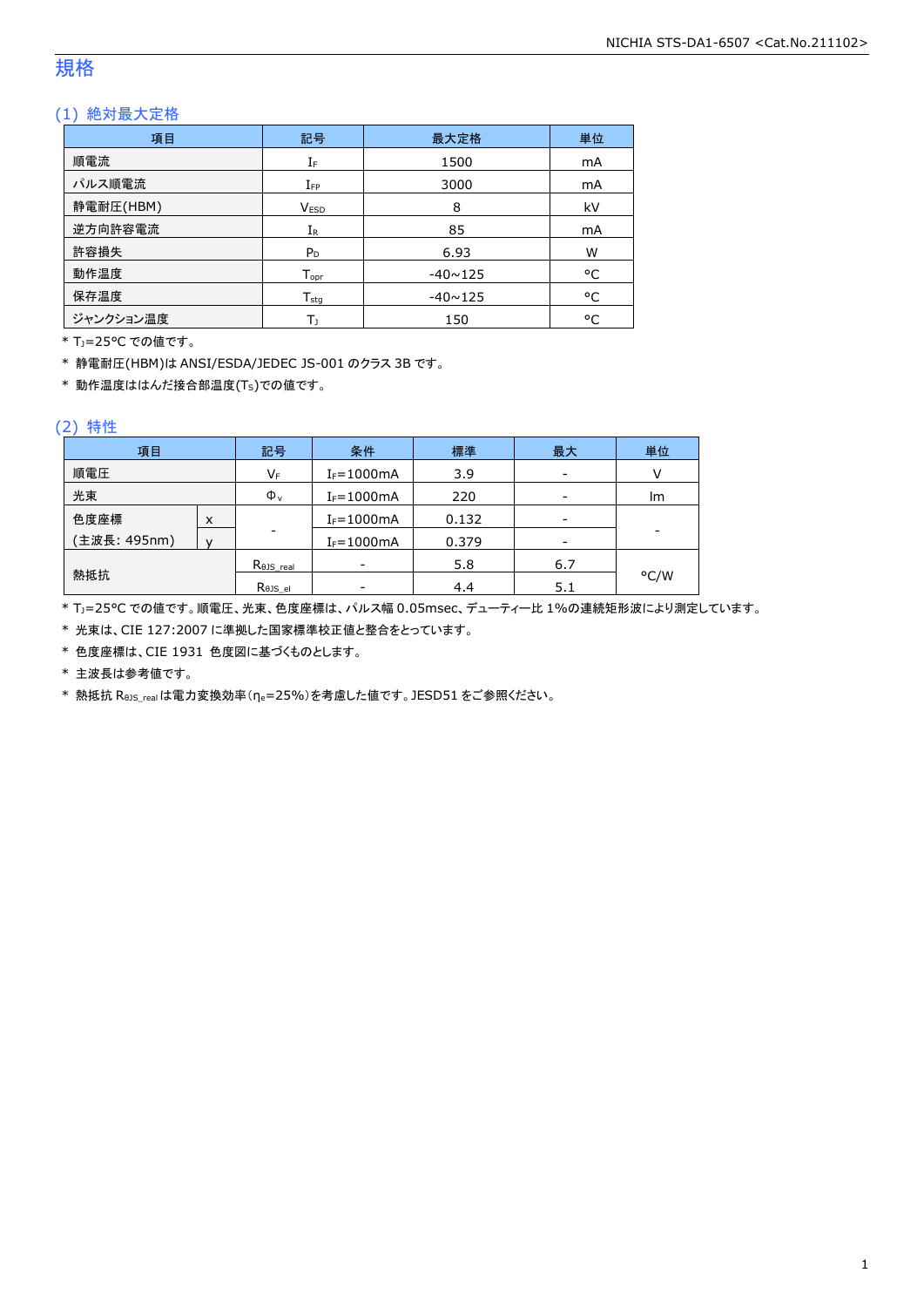## ランク分け

| 項目  | ランク              | 最小   | 最大   | 単位 |
|-----|------------------|------|------|----|
| 順電圧 |                  | 3.55 | 4.25 | ν  |
|     | C <sub>250</sub> | 250  | 265  |    |
|     | C <sub>235</sub> | 235  | 250  |    |
|     | C <sub>220</sub> | 220  | 235  |    |
| 光束  | C <sub>205</sub> | 205  | 220  | lm |
|     | C <sub>190</sub> | 190  | 205  |    |
|     | C175             | 175  | 190  |    |

#### 色度範囲

|   | ランク Bfa |       |       |       |  |  |  |
|---|---------|-------|-------|-------|--|--|--|
| x | 0.075   | 0.062 | 0.132 | 0.132 |  |  |  |
|   | 0.379   | 0.461 | 0.426 | 0.379 |  |  |  |

|   | ランク Bfa |       |       |       | ランク Bfb                |       |       |       |       |
|---|---------|-------|-------|-------|------------------------|-------|-------|-------|-------|
| x | 0.075   | 0.062 | 0.132 | 0.132 | $\lambda$<br>$\lambda$ | 0.132 | 0.132 | 0.191 | 0.191 |
|   | 0.379   | 0.461 | 0.426 | 0.379 |                        | 0.379 | 0.426 | 0.396 | 0.379 |

|   | ランク Bfc |       |       |       |  |  |  |  |
|---|---------|-------|-------|-------|--|--|--|--|
| x | 0.083   | 0.075 | 0.132 | 0.132 |  |  |  |  |
|   | 0.329   | 0.379 | 0.379 | በ 329 |  |  |  |  |

|   | ランク Bfc |       |       |       |                           |       | ランク Bfd |       |       |
|---|---------|-------|-------|-------|---------------------------|-------|---------|-------|-------|
| x | 0.083   | 0.075 | 0.132 | 0.132 | $\checkmark$<br>$\lambda$ | 0.132 | 0.132   | 0.191 | 0.191 |
|   | 0.329   | 0.379 | 0.379 | 0.329 |                           | 0.329 | 0.379   | 0.379 | 0.329 |
|   |         |       |       |       |                           |       |         |       |       |

\* TJ=25°C での値です。パルス幅 0.05msec、デューティー比 1%の連続矩形波により測定しています。

\* 順電圧は±0.05V の公差があります。

\* 光束は±6%の公差があります。

\* 色度は±0.009 の公差があります。

\* 1 注文単位に対して上記のランクを納入します。又、その納入比率は問わないものとします。

#### 色度-光束ランク対応表

| 光束ランク    |      |                  |                  |                   |                  |                  |
|----------|------|------------------|------------------|-------------------|------------------|------------------|
|          | C175 | C <sub>190</sub> | C <sub>205</sub> | C <sub>2</sub> 20 | C <sub>235</sub> | C <sub>250</sub> |
| 色度ランク    |      |                  |                  |                   |                  |                  |
| Bfa, Bfc |      |                  |                  |                   |                  |                  |
| Bfb, Bfd |      |                  |                  |                   |                  |                  |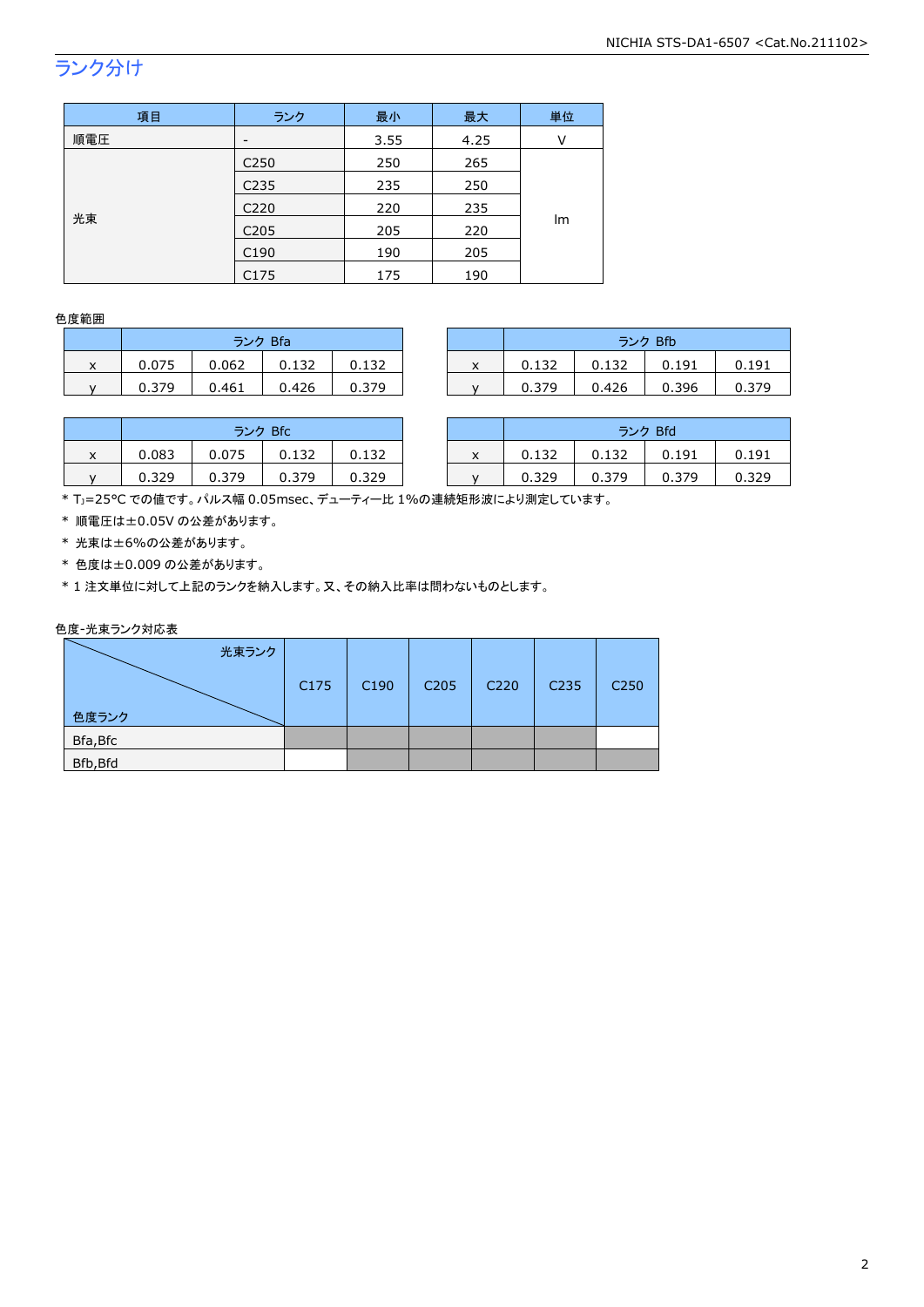色度図

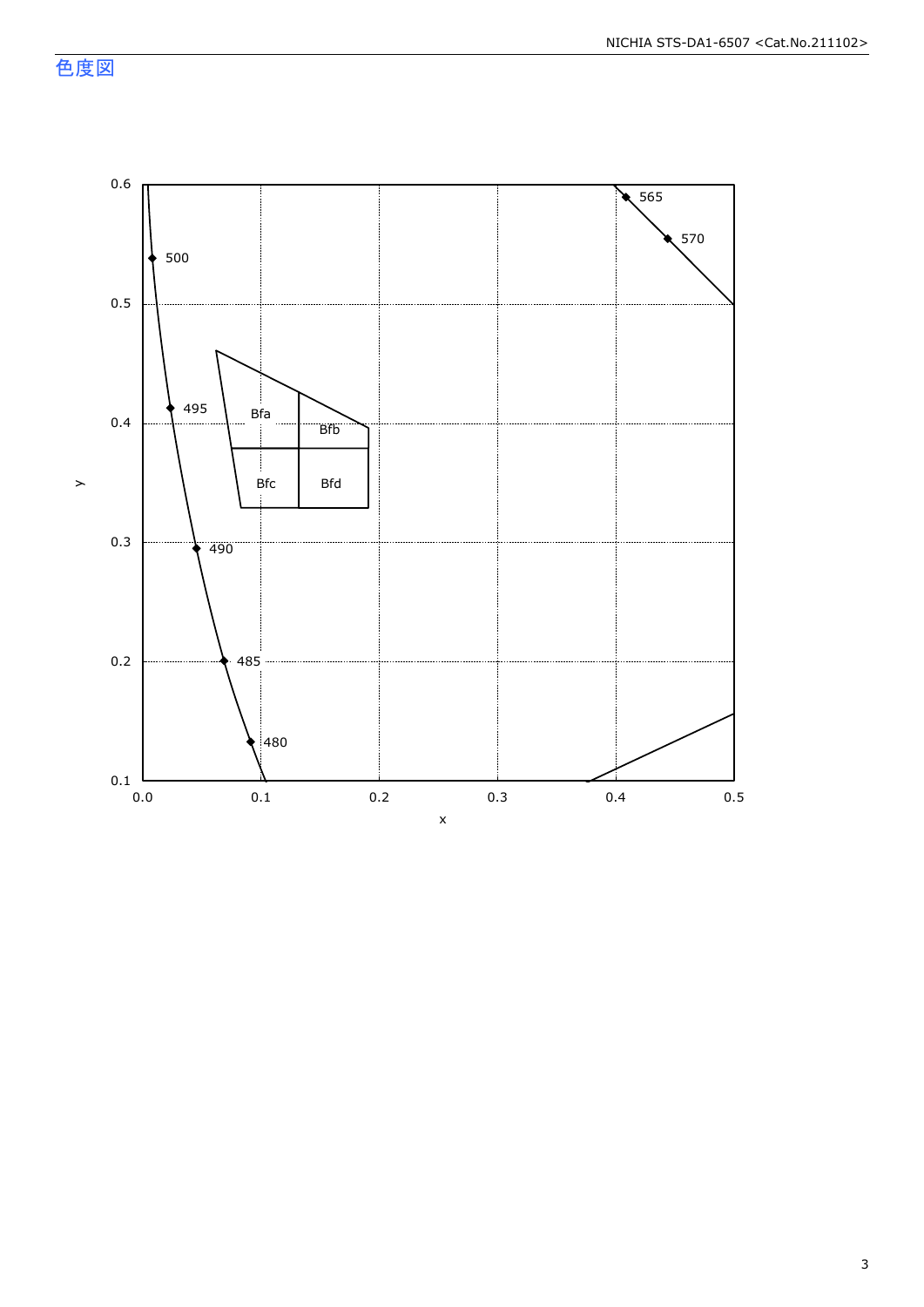### 外形寸法

This product complies with RoHS Directive. \* 本製品はRoHS指令に適合しております。

Part No. NCSx131x

No. STS-DA7-13650B<br>(単位 Unit: mm,公差 Tolerance: ±0.05)

内容 Description セラミックス Ceramics

Hard Glass

金メッキ Au-plated

金メッキ Au-plated

シリコーン樹脂 Silicone Resin



保護素子 Protection Device

ダイヒートシンク<br>Die Heat Sink

 $\circ$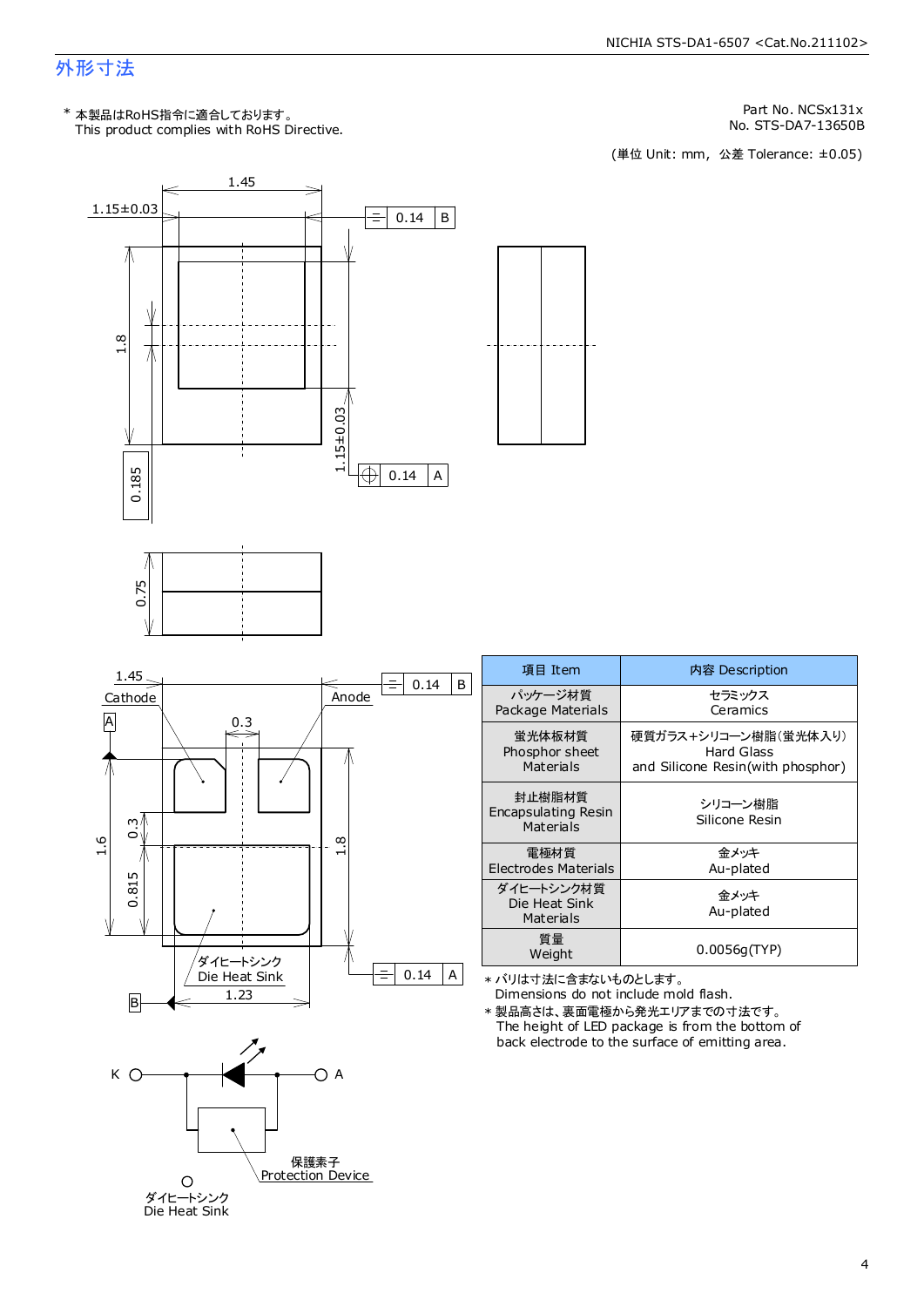### はんだ付け

● リフロー条件(Pb フリーはんだ使用時)



● 推奨取り付けパターン ろんじょう しょうしゃ ゆうしゃ ウィック あんきょう きょうかん きゅうしょく 推奨メタルマスク開口パターン





(単位 Unit: mm)

- \* 本製品は、リフロー対応品です。ディップはんだ、手はんだについては保証できません。
- \* リフローはんだは 2 回までとして下さい。
- \* ご使用のはんだ推奨条件を基にリフロープロファイルを設定して下さい。
- \* ピーク温度からの冷却温度勾配が緩やかになるように配慮して、急冷却を避けて下さい。
- \* 大気リフローの場合、リフロー時の熱や雰囲気の影響により、光学的劣化を起こすことがあります。リフローに際しては、窒素リフローを推奨します。
- \* 本製品は、発光面にガラスを用いているため、過度な力が加わると傷、欠け、割れ、製品の変形、断線や信頼性に影響を及ぼす恐れがあります。 推奨実装条件:

専用ノズルを推奨します。(下図ノズル図面参照)

ノズル接触部:

蛍光体板の中心。(以下の右から 2 番目の図参照)



 上図のように蛍光体板端を吸着すると欠け、割れ発生の原因となります。 実装圧力 3.5N/m㎡以下 ※但し、最大荷重 5N 以下 吸引圧力 8N/c ㎡以下(0.8kgf/c ㎡以下)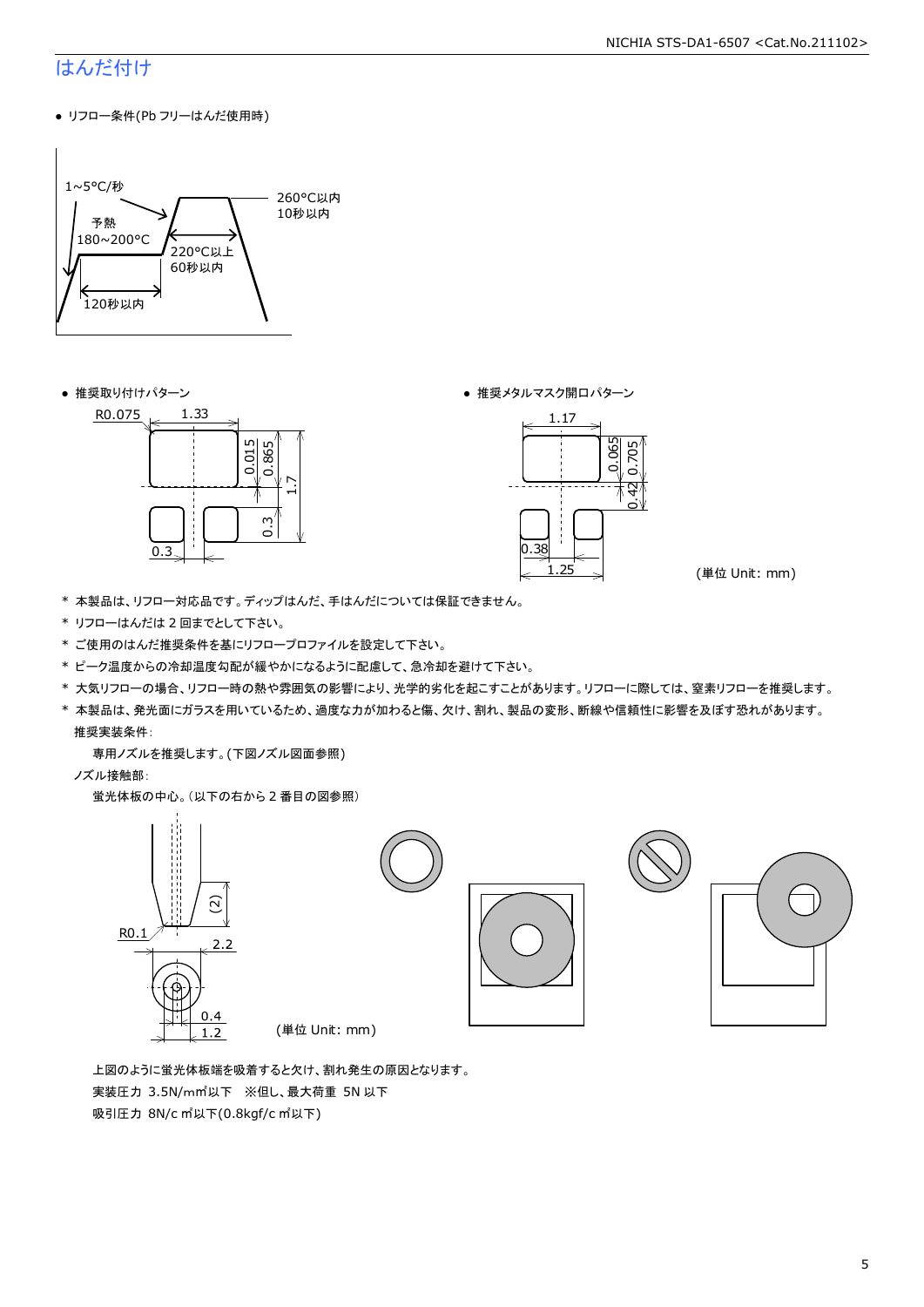- \* 基本的にはんだの取り付け後の修正は行わないで下さい。やむをえず修正する場合は、ホットプレートを使用して下さい。また、事前に修正による特性の 劣化のなきことを確認の上行って下さい。
- \* ダイヒートシンク部をはんだ実装して下さい。やむをえずできない場合は、熱伝導性の良い接着剤を使用して下さい。
- \* はんだ付け時、加熱された状態で LED にストレスを加えないで下さい。
- \* 実装機を使用する場合は、本製品にあった吸着ノズルを選定下さい。
- \* あくまで推奨ランドは LED を問題無く取り付けられるランドサイズとなっています。高密度実装などで実装精度が必要となる場合は、それに適したランド形 状を検討下さい。
- \* フラックスを使用する場合はノンハロゲンタイプを推奨します。また LED に直接フラックスがかかるような工程設計は行わないで下さい。
- \* 取り付けパターンに対して、はんだ種類及びはんだ塗布量が問題ないことを事前に確認して下さい。
- \* 電極パターンが全てパッケージの裏面にあるため、はんだ部が外観では確認できません。貴社にてはんだ条件を充分に確認の上でご使用下さい。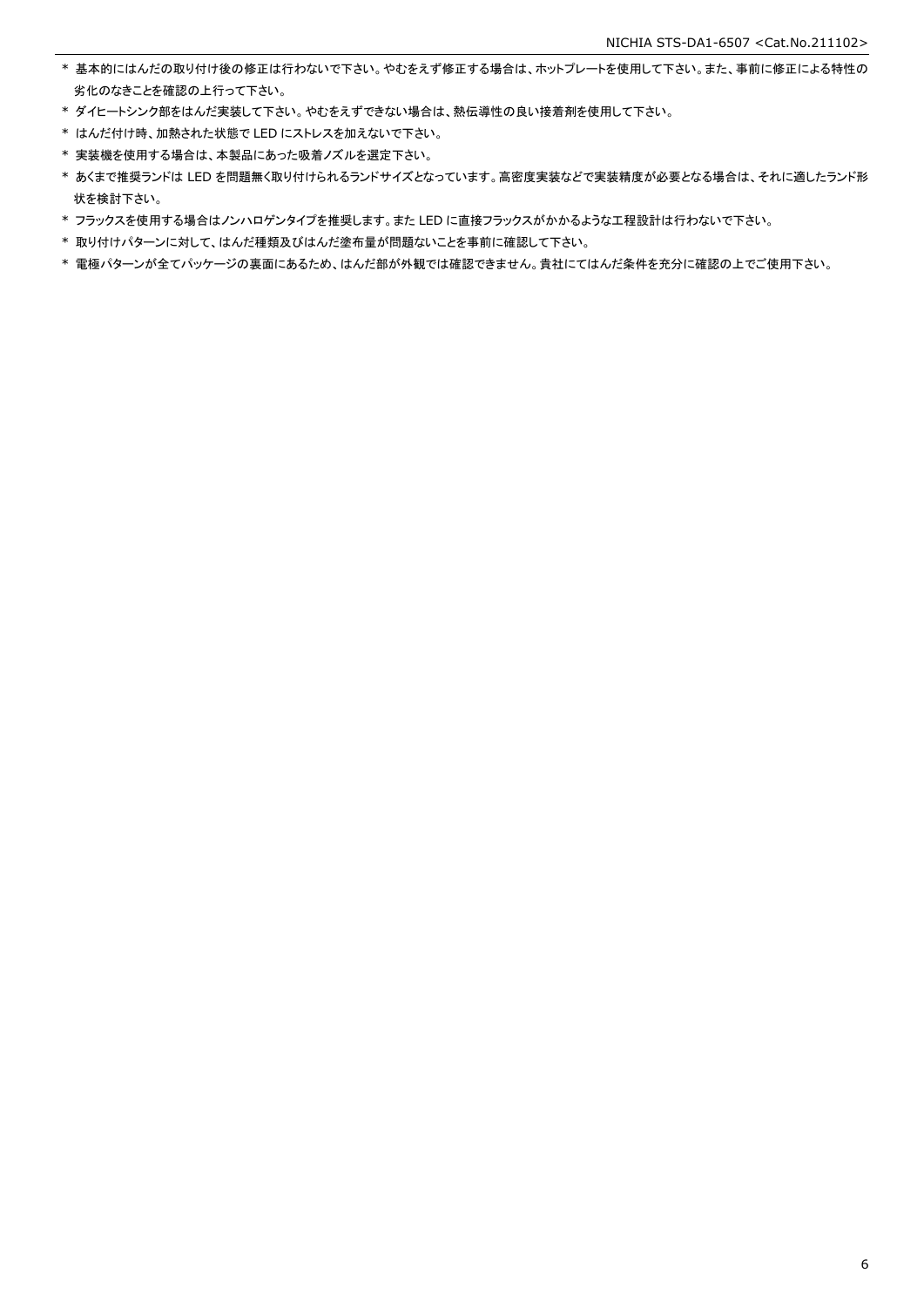### テーピング仕様

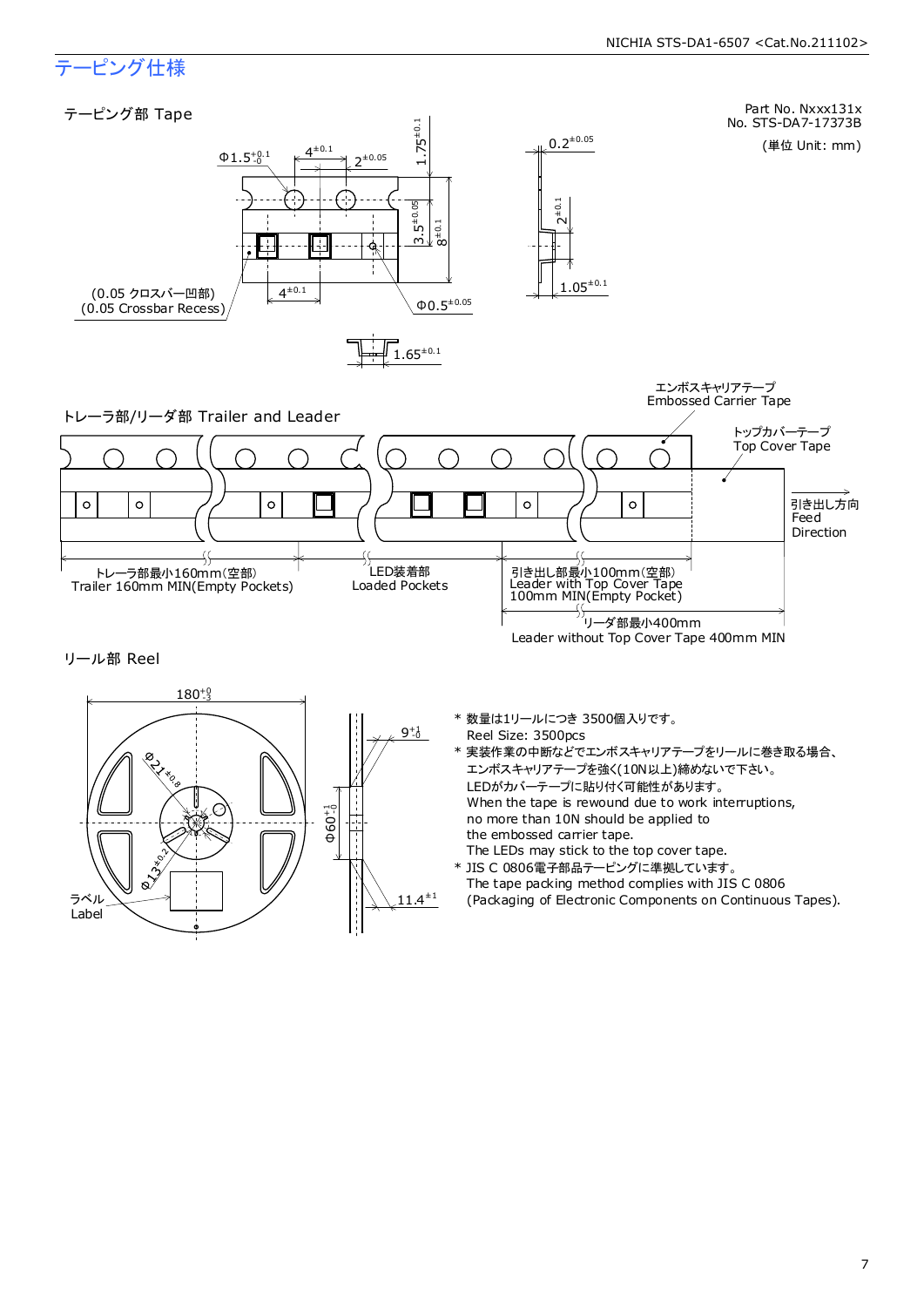### 梱包仕様

Reels are shipped with desiccants in heat-sealed moisture-proof bags. シリカゲルとともにリールをアルミ防湿袋に入れ、熱シールにより封をします。

No. STS-DA7-0006F Part No. Nxxxxxxx



| Label ラベル       |                                                              |  |  |  |  |  |
|-----------------|--------------------------------------------------------------|--|--|--|--|--|
|                 | ØNICHIA                                                      |  |  |  |  |  |
| <b>XXXX LED</b> |                                                              |  |  |  |  |  |
| PART NO.:       | <b>Nxxxxxxx</b><br>*******                                   |  |  |  |  |  |
| LOT:<br>OTY.:   | YMxxxx-RRR<br>PCS<br><b>RoHS</b>                             |  |  |  |  |  |
|                 | NICHIA CORPORATION 491 OKA, KAMINAKA, ANAN, TOKUSHIMA, JAPAN |  |  |  |  |  |

Moisture-proof bags are packed in cardboard boxes with corrugated partitions. アルミ防湿袋を並べて入れ、ダンボールで仕切ります。





- 客先型名を\*\*\*\*\*\*\*\*で示します。<br>客先型名が設定されていない場合は空白です。 If not provided, it will not be indicated on the label. \*\*\*\*\*\*\* is the customer part number.
- For details, see "LOT NUMBERING CODE" in this document. ロット表記方法についてはロット番号の項を<br>参照して下さい。 \*
- The label does not have the RANK field for un-ranked products. ランク分けがない場合はランク表記はありません。 \*
- Products shipped on tape and reel are packed in a moisture-proof bag. They are shipped in cardboard boxes to protect them from external forces during transportation. 本製品はテーピングしたのち、輸送の衝撃から保護するためダンボールで梱包します。 \*
- Do not drop or expose the box to external forces as it may damage the products. 取り扱いに際して、落下させたり、強い衝撃を与えたりしますと、製品を損傷させる原因になりますので注意して下さい。 \*
- Do not expose to water. The box is not water-resistant. ダンボールには防水加工がされておりませんので、梱包箱が水に濡れないよう注意して下さい。 \*
- \* Using the original package material or equivalent in transit is recommended. 輸送、運搬に際して弊社よりの梱包状態あるいは同等の梱包を行って下さい。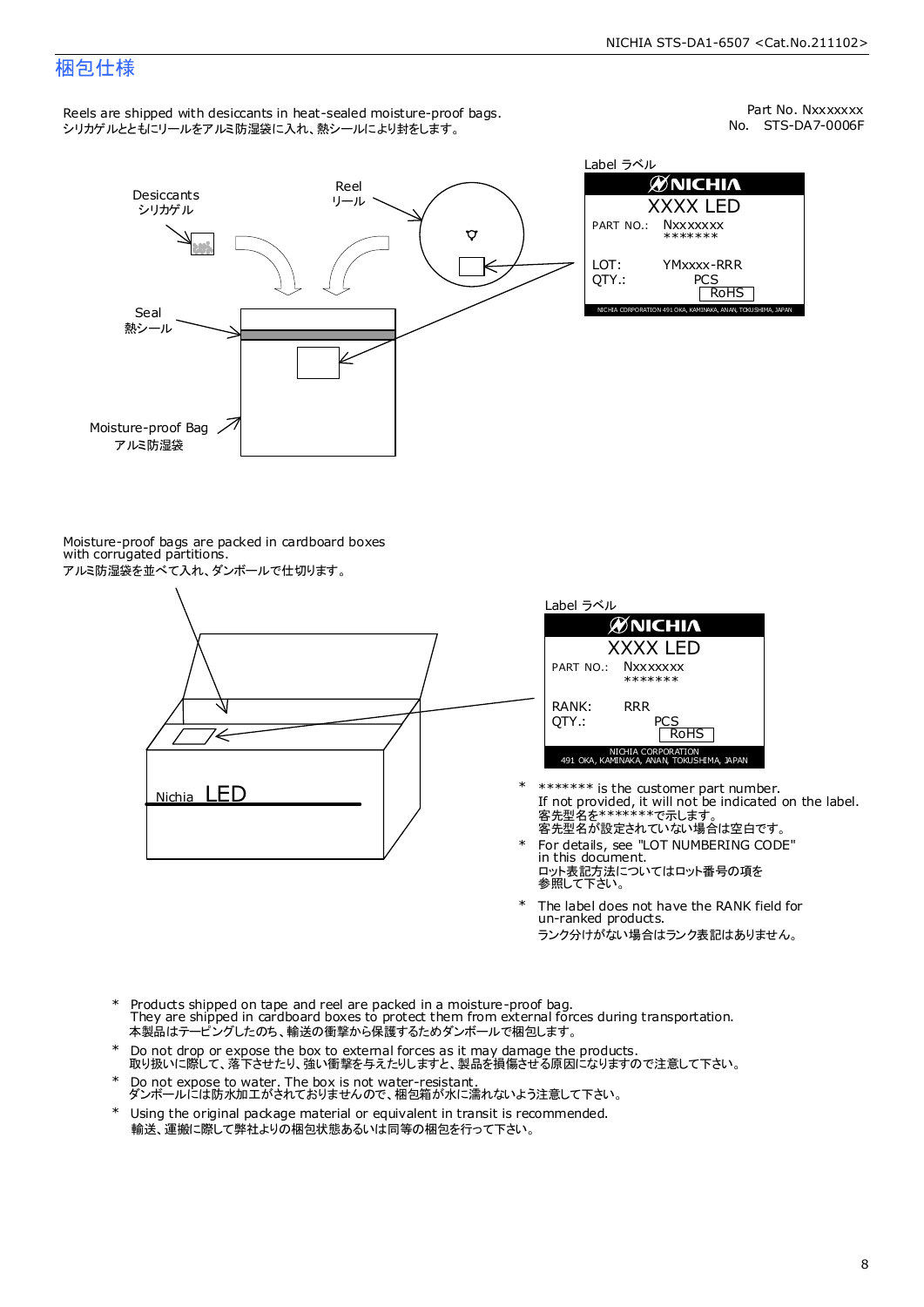### ロット番号

ロット番号は以下のように英数字で表記します。

- YMxxxx RRR
- Y 製造年

| 年    |   |
|------|---|
| 2020 | Κ |
| 2021 |   |
| 2022 | м |
| 2023 | Ν |
| 2024 | ი |
| 2025 | P |

#### M - 製造月

|   | M | F  | М |
|---|---|----|---|
|   |   |    |   |
|   | 2 | 8  | 8 |
|   |   | q  | q |
|   |   | 10 |   |
|   |   |    | в |
| 6 |   | 12 |   |

 xxxx-当社管理番号 RRR-色度ランク、光束ランク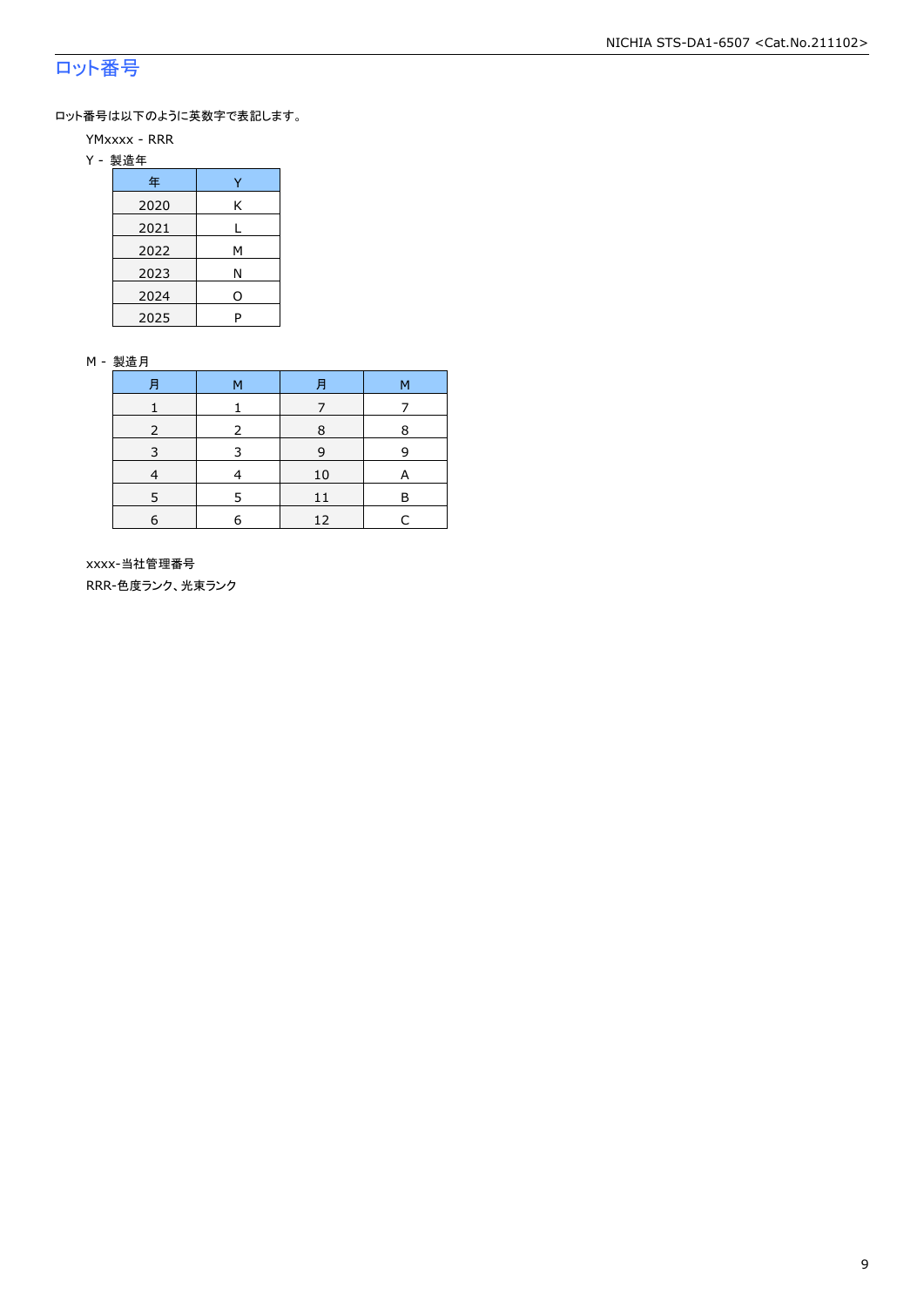### ディレーティング特性

Part No. NCSE131F No. STS-DA7-18373



**Solder Temperature(Cathode Side) vs** 

はんだ接合部温度(カソード側)



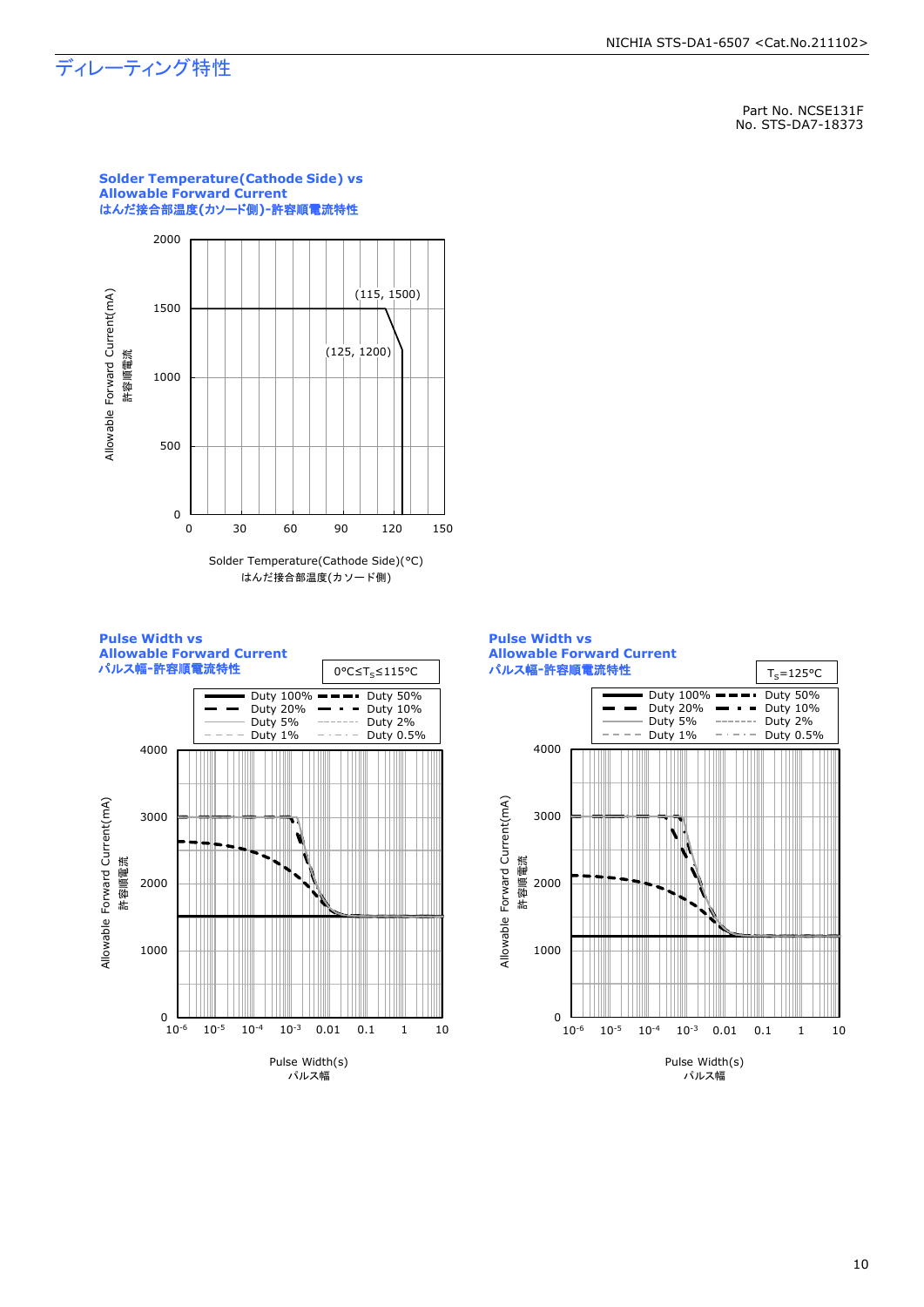### 光学特性

\* All characteristics shown are for reference only and are not guaranteed. 本特性は参考です。

Part No. NCSE131F No. STS-DA7-18374

\* Characteristics measured in a continuous square wave pulse mode with a pulse width of 0.05msec and a duty cycle of 1%. パルス幅0.05msec、デューティー比1%の連続矩形波により測定しています。





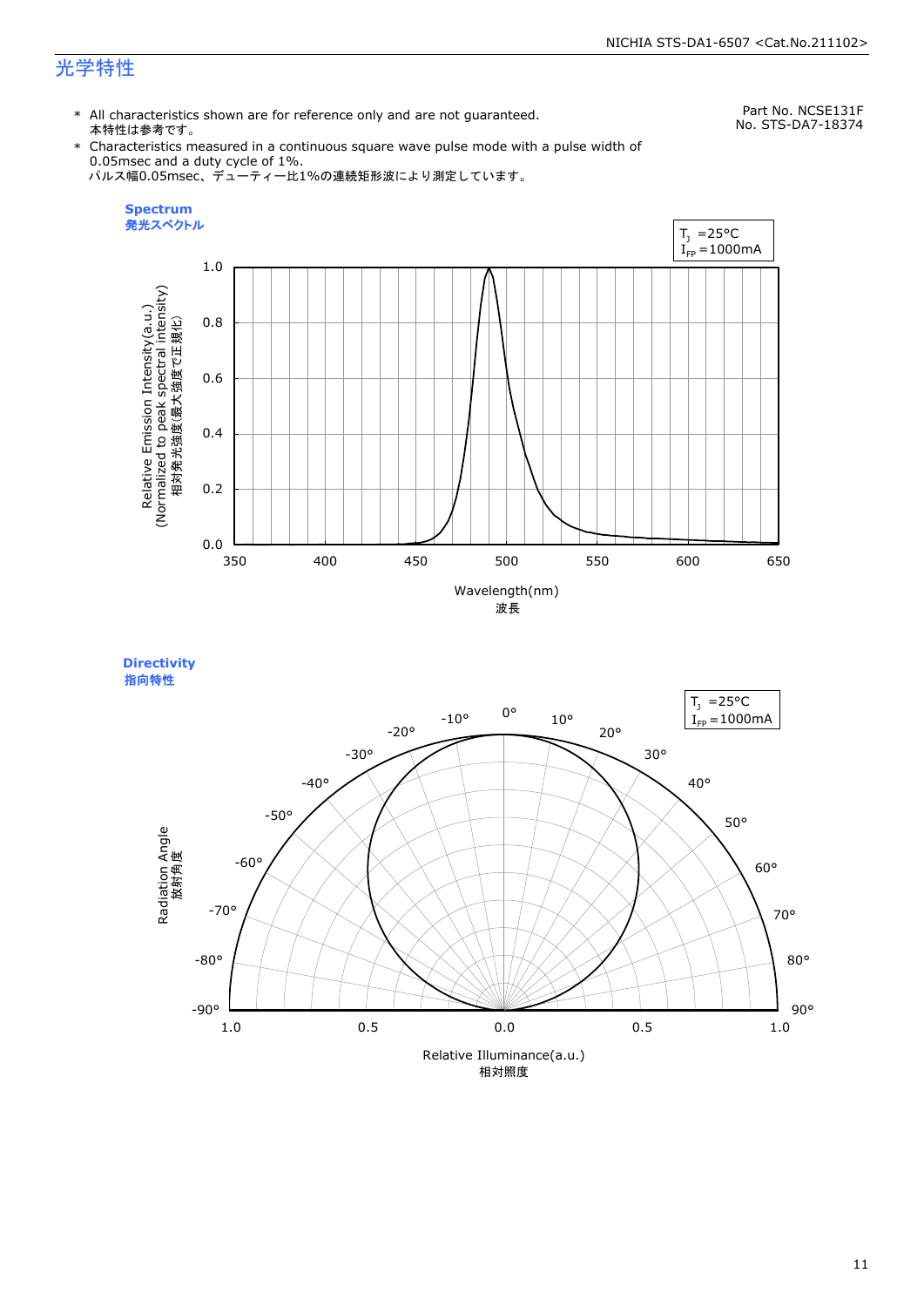### 電流温度特性

\* All characteristics shown are for reference only and are not guaranteed. 本特性は参考です。

Part No. NCSE131F No. STS-DA7-18375

\* Characteristics measured in a continuous square wave pulse mode with a pulse width of 0.05msec and a duty cycle of 1%.

パルス幅0.05msec、デューティー比1%の連続矩形波により測定しています。





**Forward Current vs** 

**Relative Luminous Flux**





**Junction Temperature vs**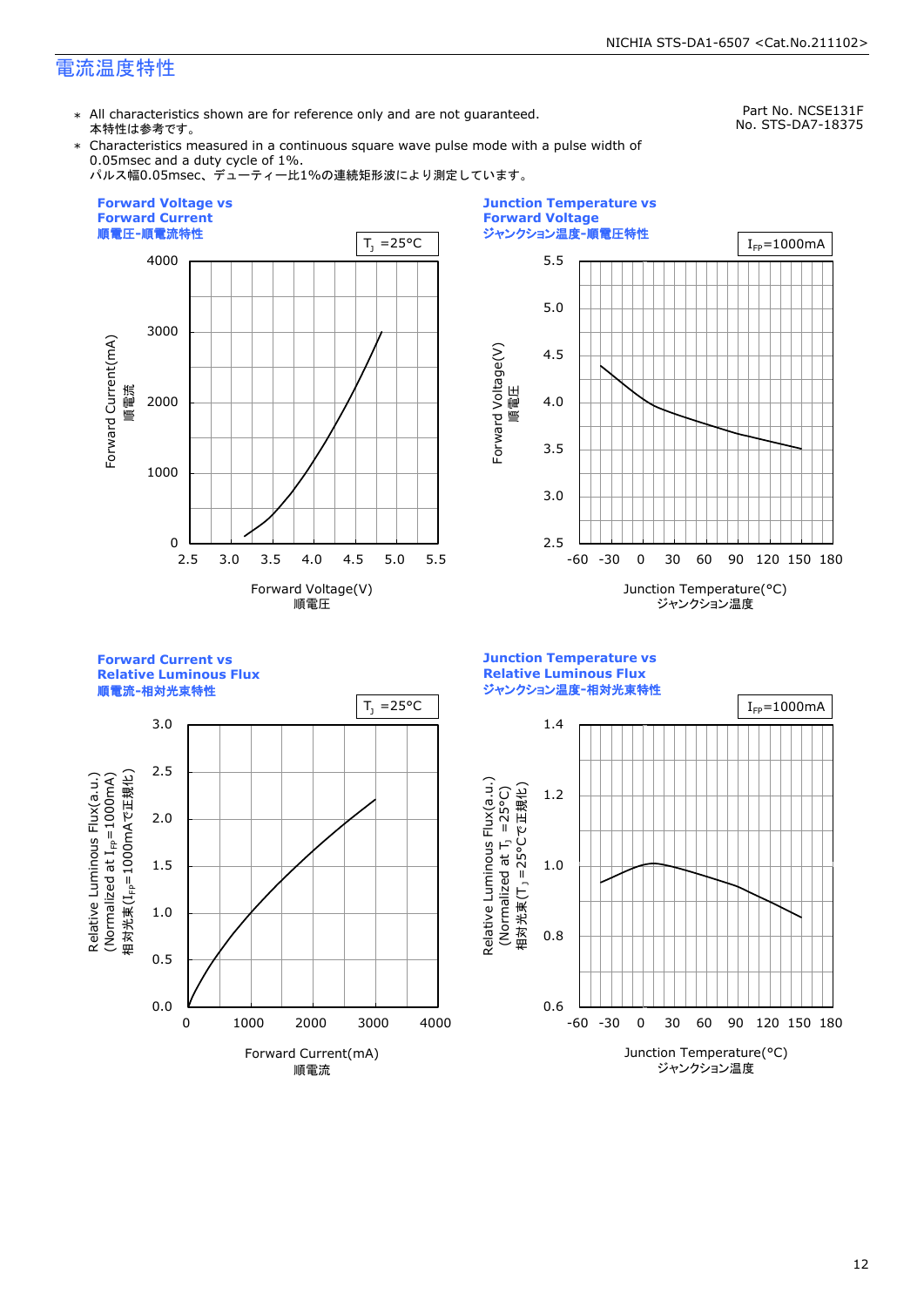### 電流温度特性

\* All characteristics shown are for reference only and are not guaranteed. 本特性は参考です。

Part No. NCSE131F No. STS-DA7-18376

Characteristics measured in a continuous square wave pulse mode with a pulse width of 0.05msec and a duty cycle of 1%.











ジャンクション温度**-**主波長特性

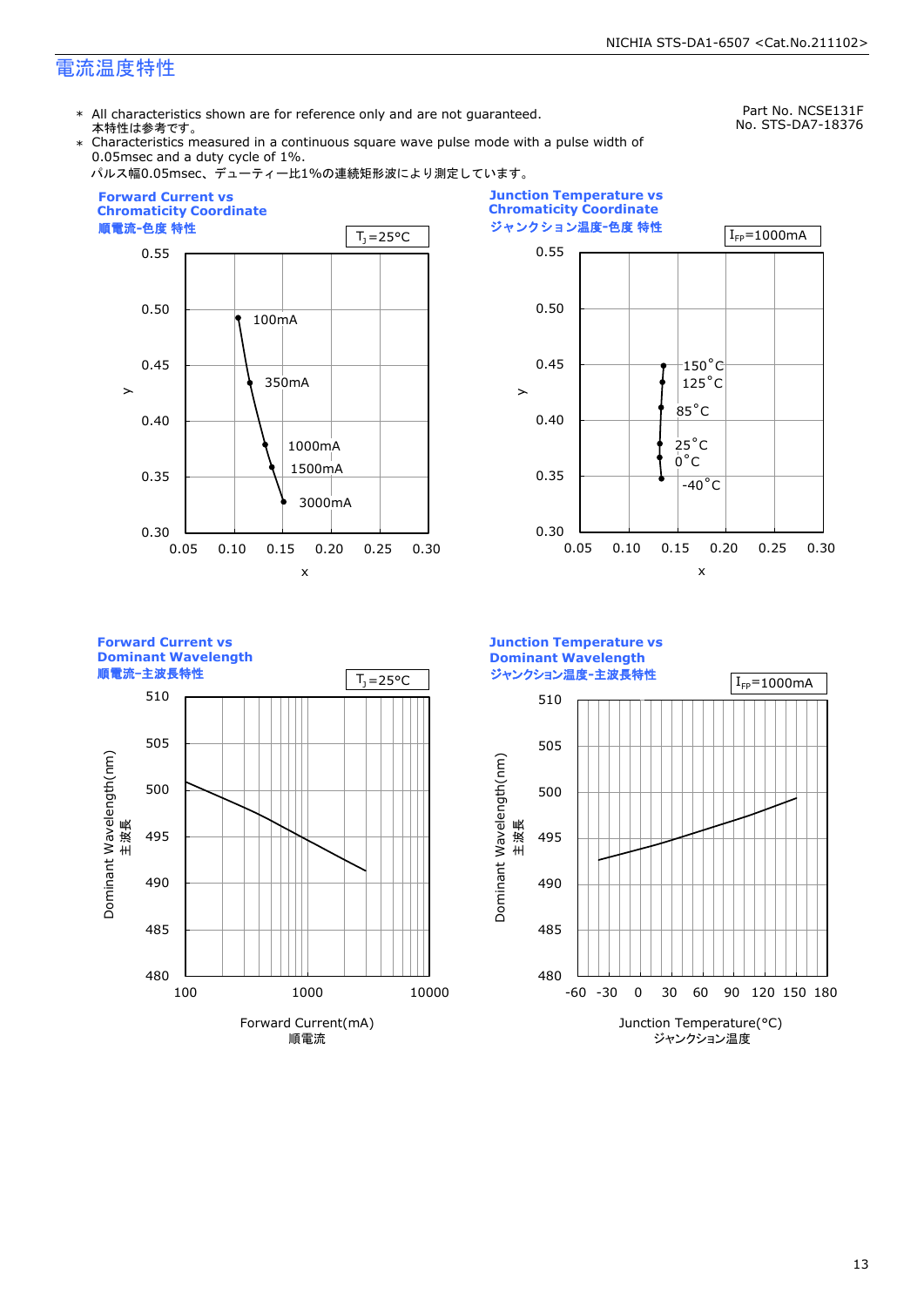### 信頼性

### (1) 試験項目と試験結果

| 試験項目                | 参照規格                             | 試験条件                                                                   | 試験時間      | 故障判定<br>基準 No. | 故障数/試験数 |
|---------------------|----------------------------------|------------------------------------------------------------------------|-----------|----------------|---------|
| はんだ耐熱性<br>(リフローはんだ) | <b>JEITA ED-4701</b><br>300 301  | T <sub>sld</sub> =260°C, 10 秒, 2 回<br>(前処理 85℃, 60%, 168 時間)           |           | #1             | 0/10    |
| はんだ付け性              | <b>JEITA ED-4701</b><br>303 303A | $T_{\text{std}} = 245 \pm 5^{\circ}$ C, 5 秒<br>鉛フリーはんだ(Sn-3.0Ag-0.5Cu) |           | #2             | 0/10    |
| 熱衝撃(気相)             |                                  | -40°C(15 分)~125°C(15 分)                                                | 1000 サイクル | #1             | 0/22    |
| 高温連続動作              |                                  | $T_A = 85^{\circ}$ C, I <sub>F</sub> =1500mA                           | 1000 時間   | #1             | 0/10    |
| 高温高湿点滅動作            |                                  | $T_A = 85^{\circ}$ C, RH = 85%<br>I <sub>F</sub> =1500mA(30 分 ON/OFF)  | 1000 時間   | #1             | 0/10    |
| 静雷破壊                | ANSI/ESDA/<br>JEDEC JS-001       | HBM, 8kV, 1.5kΩ, 100pF, 順逆 1 回                                         |           | #1             | 0/10    |

注記:

1) 熱抵抗 RθJA≈10℃/W

2) 測定は LED が常温に戻ってから行います。

### (2) 故障判定基準

| 基準 No. | 項目                  | 条件              | 判定基準            |
|--------|---------------------|-----------------|-----------------|
| #1     | 順電圧(VF)             | $I_F = 1000$ mA | <初期値×0.9        |
|        |                     |                 | >初期値×1.1        |
|        | 光束(Φ <sub>ν</sub> ) | $I_F = 1000$ mA | <初期値×0.8        |
|        |                     |                 | >初期値×1.2        |
| #2     | はんだぬれ性              | -               | はんだぬれ面積率が 95%未満 |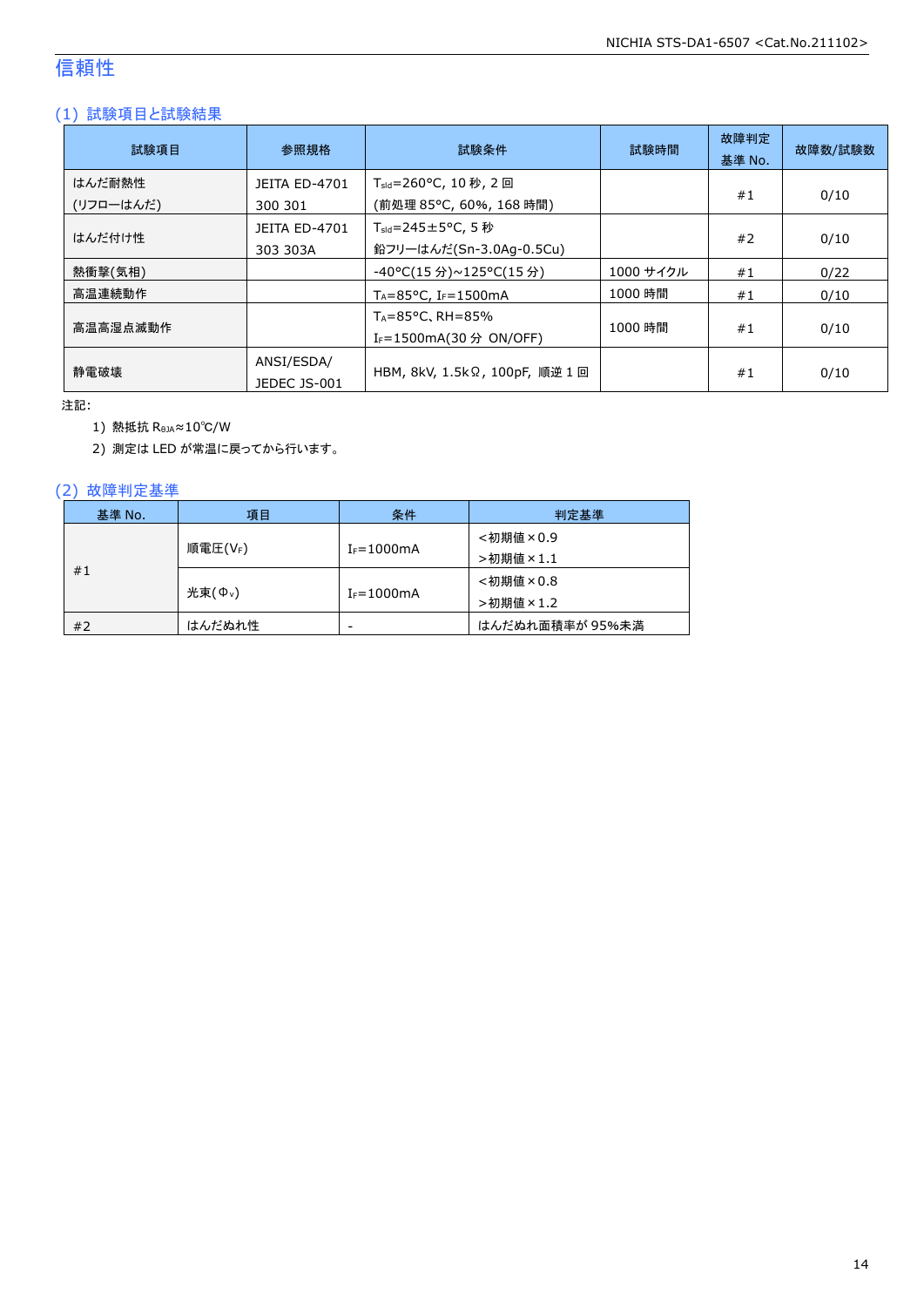### 注意事項

#### (1) 保管

| 条件 |           | 温度                     | 湿度          | 期間              |
|----|-----------|------------------------|-------------|-----------------|
| 保管 | アルミ防湿袋開封前 | $30^{\circ}$ C<br>以下   | 90%RH<br>以下 | ∛入日より1年以内<br>納. |
|    | アルミ防湿袋開封後 | $30^{\circ}$ C<br>. 以下 | 70%RH<br>以下 | 年以内             |

● 本製品は、MSL2 に相当します。MSL については IPC/JEDEC STD-020 をご確認下さい。

- 本製品は、パッケージに吸収された水分がはんだ付け時の熱で気化膨張することにより、界面の剥離が発生し光学的劣化を起こす可能性があります。そ のためお客様にて実装するまでの、吸湿量を最小限に抑えるため防湿梱包を実施しております。アルミ防湿袋に入っているシリカゲルは吸湿が進むと青 色から赤色へ変色します。
- アルミ防湿袋を開封後は上記の条件を越えないようにはんだ付けを完了下さい。万一未使用の LED が残った場合は、シリカゲル入り密閉容器等で保管 下さい。なお当社防湿袋に戻し、再封印することを推奨します。
- 電極部分は、金メッキが施されております。腐食性ガス等を含む雰囲気にさらされますと、メッキ表面が変質し、はんだ付け性に問題が生じる事がありま す。保管時は密閉容器等で保管して下さい。なお当社防湿袋に戻し、再封印することを推奨します。
- 実機に使用する部材(パッキン、接着剤など)については、メッキ表面への影響を考慮して、硫黄成分を含有しているものの使用を避けて下さい。メッキの 表面異常は、導通・接続不良に繋がる可能性があります。また、パッキンを使用する場合は、シリコーンゴム材質のものを推奨します。その際、低分子量 のシロキサンによる機器の接点不良に注意して下さい。
- 急激な温度変化のある場所では、結露が起こりますので温度変化の少ない場所に保管して下さい。
- 埃の多い環境での保管は避けて下さい。
- 直射日光や室温を超えるような環境に長期間さらさないで下さい。

#### (2) 使用方法

● LED 毎に絶対最大定格を超えないように回路設計を行って下さい。LED 毎に定電流駆動することを推奨致します。また定電圧駆動する場合は、(A)の回 路は LED の順電圧の影響により LED に流れる電流がばらつく可能性がありますので、(B)の回路を推奨します。



- 本製品は、順方向電流駆動でご使用下さい。また、非点灯時には順逆とも電圧がかからないように配慮下さい。特に逆電圧が連続的に加わる状態は、マ イグレーションを発生させる可能性があり、素子にダメージを与える場合がありますので避けて下さい。長時間使用しない場合は、安全のために必ず主電 源スイッチを切って下さい。
- 本製品は LED の諸特性が安定する定格電流の 10%以上でご使用されることを推奨します。
- 雷サージなどの過電圧が LED に加わらないようにして下さい。
- 屋外で使用される場合は、十分な防水対策、湿度対策、塩害対策を施してご使用下さい。

#### (3) 取り扱い上の注意

- 素手で本製品を取り扱わないで下さい。表面が汚れ、光学特性に影響を及ぼすことがあります。また場合によっては、製品の変形や断線が起こり、不灯 の原因になることがあります。
- ピンセットで本製品を取り扱う場合は、製品へ過度な圧力を掛けないようにして下さい。樹脂部の傷、欠け、剥がれ、製品の変形や断線が起こり、不灯の 原因となります。
- 本製品を落下させてしまった場合には、製品の変形などが発生することがありますのでご注意下さい。
- 本製品の実装後に基板は積み重ねしないで下さい。実装した基板を重ねると、基板が樹脂部に衝撃を与え樹脂部の傷、欠け、剥がれ、変形・断線、LED 剥がれが発生し、不灯の原因になります。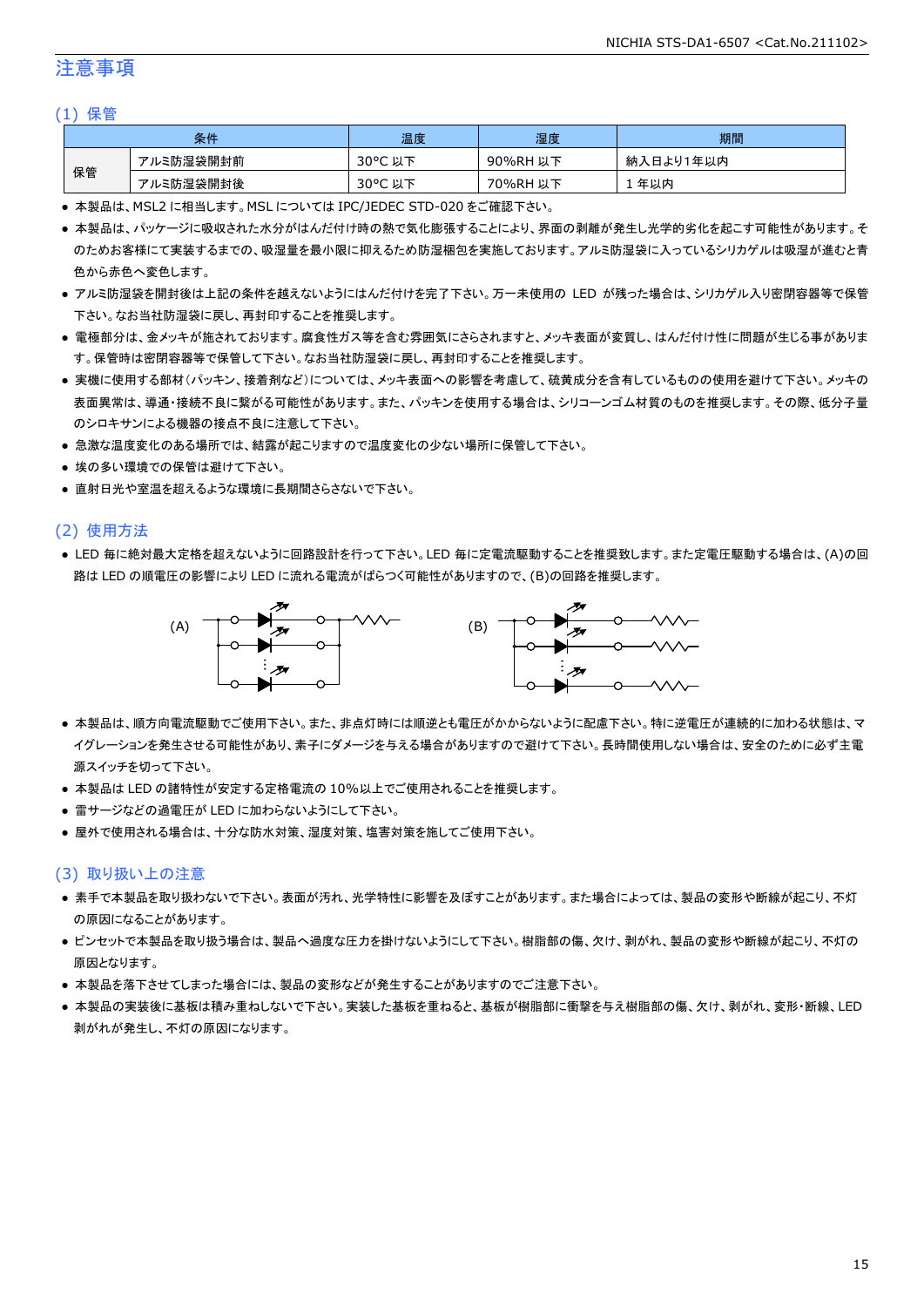#### (4) 設計上の注意

- LED を基板にはんだ付けした後の基板分割工程などで基板が曲がると、パッケージ割れが発生することがありますので基板のたわみやねじりに対して極 力ストレスの加わらないような LED 配置にして下さい。
- 基板分割部では LED の取り付け位置によって機械的ストレスが変化しますので、最もストレスが加わらないような位置に配置して下さい。
- 基板分割時は、手割りを避け、専用治具にて行って下さい。
- LED 周辺で使用する部材(筐体、パッキン、接着剤、2 次レンズ、レンズカバー、グリスなど)から放出された揮発性有機化合物は、LED の発光面を透過す る可能性があります。特に密閉に近い状態では、これらの揮発性有機化合物が熱や光子エネルギーにさらされると変色が起こり LED の光出力が大幅に 低下したり、色ずれが発生する可能性があります。また、空気の循環をよくすることで、光出力の低下や色ズレが改善されることがあります。予め実機点灯 試験による光学評価で異常なきことの確認をお願いします。
- はんだ種類や基板仕様の組み合わせ等によっては、使用時の熱ストレスによりはんだクラックが発生する恐れがあります。基板仕様は、基材や絶縁層の 種類、製品取り付けパターンのデザインなど、多数の組み合わせがあるため、事前検証を想定している最終製品にて行ってください。
- 金属ベース基板を使用する際には事前検証を十分行って下さい。使用時の熱ストレスによりはんだクラックが発生する恐れがあります。金属ベース基板 の絶縁層は、低弾性絶縁層を推奨します。
- 基板の製品取り付けパターン部及び製品直下部には、ソルダーレジストがかからない構造(下図参照、 Non Solder Mask Defined パッド(以下 NSMD))を推奨します。



#### (5) 静電気に対する取り扱い

● 本製品は静電気やサージ電圧に敏感で、素子の損傷や信頼性低下を起こすことがあります。取り扱いに際しては、以下の例を参考に静電気対策を十分 行って下さい。

 リストストラップ、導電性衣類、導電靴、導電性床材等による電荷の除去 作業区域内の装置、治具等の接地による電荷の除去

導電性材料による作業台、保管棚等の設置

- 使用機器、治具、装置類や作業区域内は適切に接地をして下さい。また、実装される機器等についてもサージ対策の実施を推奨します。
- 治具、装置類にガラスやプラスチックなどの絶縁体を使用される場合は以下の例を参考に対策を十分行って下さい。

 導電性材料による導電化 加湿による帯電防止

除電器(イオナイザ)による電荷の中和

- 本製品を機器に実装後、特性検査をする際には、静電気による損傷の有無も併せて確認して頂くようお願いします。電流を下げて(1mA 以下推奨)順電 圧検査又は発光検査を実施することで、損傷の有無は検出できます。
- 損傷した LED には、順方向の立ち上がり電圧が低下する、低電流で発光しなくなる等の異常が現れます。 不合格判定基準: (VF<2.0V at IF=0.5mA)

#### (6) 熱の発生

- 本製品をご使用の際は、熱の発生を考慮して下さい。通電時の素子の温度上昇は、実装する基板の熱抵抗や本製品の集合状態により変化します。熱の 集中を避け、本製品周囲の環境条件により最大ジャンクション温度(TJ)を超えることがないよう配慮下さい。
- 本製品周囲の温度条件(TA)により使用電流を決め放熱等の処理を施して下さい。